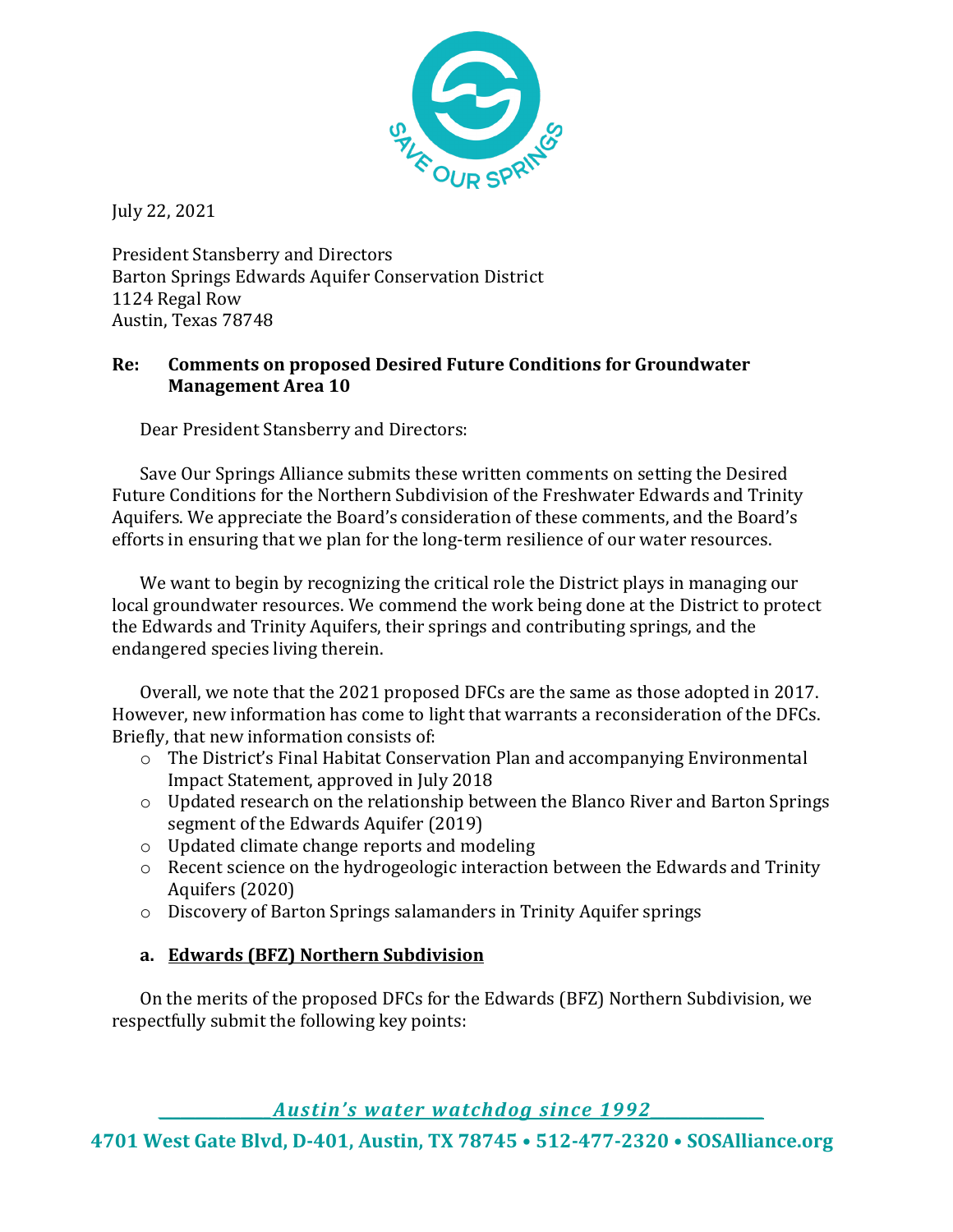#### 1. Effects on Endangered Salamanders

We are concerned that the minimum flow during extreme drought conditions of no less than 6.5 cubic feet per second (cfs) averaged on a monthly basis is not sufficiently rooted in either the science of groundwater modeling or biological levels sufficient to protect the two endangered salamanders that inhabit the aquifer. As the 2016 Explanatory Report notes, this figure was derived from estimating the water budget during the drought of record (11.7 cfs) and subtracting pumping from exempt wells (0.5 cfs) and permitted wells that would be allowed a maximum pumping of 4.7 cfs. (GMA 10 2016).

The withdrawal curtailments under "drought of record" conditions are not enough to guarantee persistence of the two federally listed endangered salamanders that live in Barton Springs, the Barton Springs salamander (*Eurycea sosorum*) and Austin blind salamander (*Eurycea waterlooensis*). The lowest average monthly springflow during drought of record conditions was 11 cfs. (U.S. FWS 2018). It is not known whether salamanders as a species would survive under sustained lower springflow.[1](#page-1-0) We urge the District to adopt DFCs that set a minimum springflow during extreme drought conditions of no less than 10 cfs averaged on a monthly basis. [2](#page-1-1)

The best available science shows us that the salamanders are greatly harmed by low dissolved oxygen levels (and possibly other conditions) that occur at and below a flow of approximately 10 cfs. The Environmental Impact Statement (EIS) for the District's Incidental Take Permit at Table 4-1 (p. 4-8) shows the Barton Springs Discharge thresholds and predicted levels of impact on the endangered salamanders. (U.S. FWS 2018). At 6.5 cfs, the mortality rate of salamanders is 50%. (*Id.*) As we noted in our 2017 comments on the HCP, this is an unacceptable level of mortality. Recent science shows that salamander populations do not rebound quickly once drought has subsided.[3](#page-1-2) (Dries & Colucci 2018). If salamander populations reduce to a certain threshold during drought conditions, the effects could be irreversible and the salamander extinct forever.

<span id="page-1-0"></span><sup>&</sup>lt;sup>1</sup> Although we acknowledge that the cfs has likely historically dropped lower than the lowest recorded monthly average of 11 cfs, present-day considerations of pollution and habitat contamination warrant taking a more conservative approach to proactively protect the salamanders. (*See, e.g.,* Devitt et al. 2019; Dries & Colucci 2018).

<span id="page-1-1"></span><sup>&</sup>lt;sup>2</sup> We recommend 10 cfs rather than 11 cfs because according to the EIS, 10 cfs would have the same DO levels and mortality rate as 11 cfs. (U.S. FWS 2018).

<span id="page-1-2"></span><sup>3</sup> "During this study, changes in abundance of salamanders [] did not occur immediately after cessation of drought; they lagged months behind increases in discharge. Therefore, direct and indirect effects of drought on salamanders may persist for some time after the return of higher aquifer discharge. The effects on long-term persistence of *E. sosorum* of the frequent, repeated, and extended droughts that are expected in the future [] may depend on not only the duration and frequency of drought, but also the duration of intervening non-drought conditions."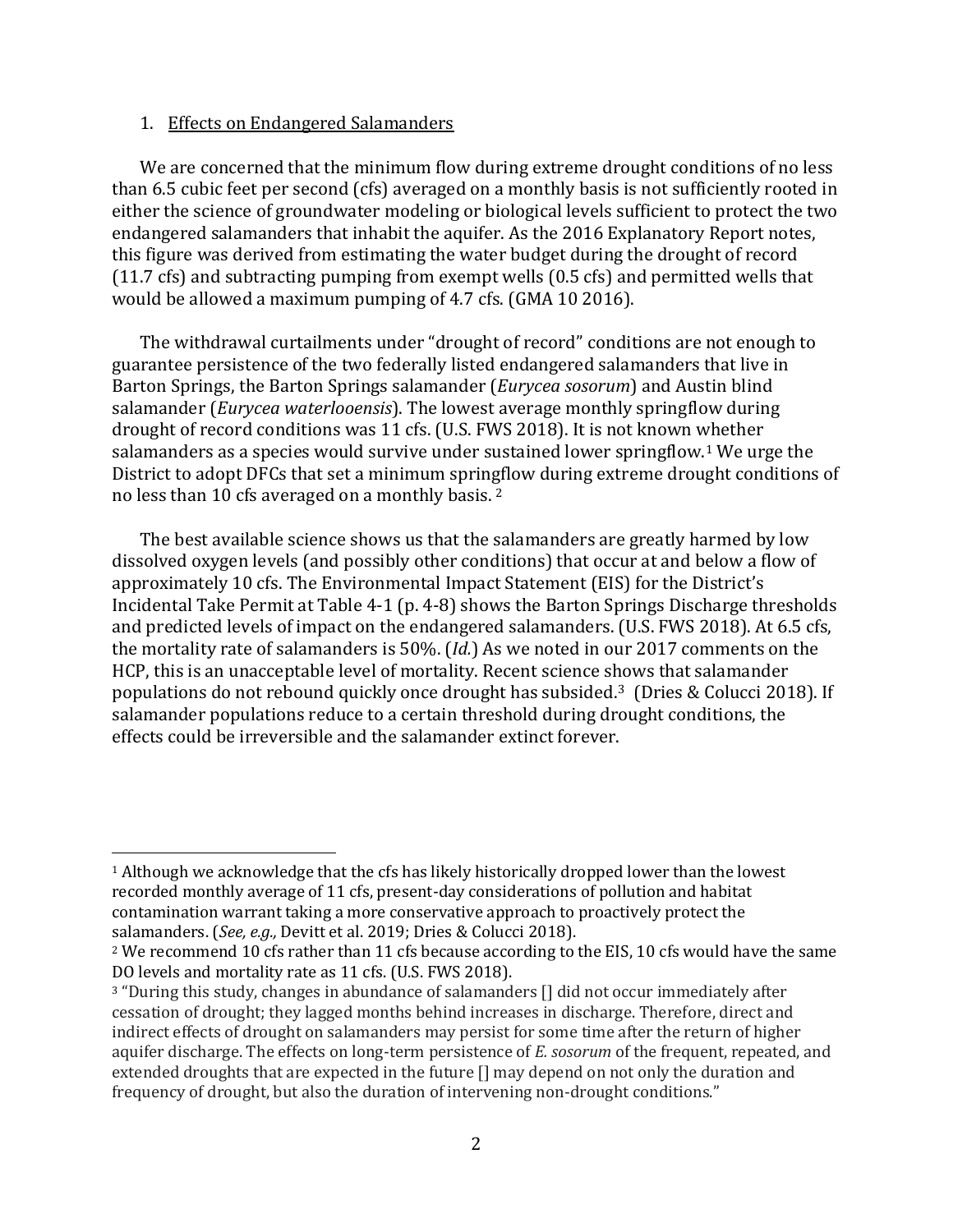#### 2. Updated Science on Groundwater & Surface-water Interactions

We are also concerned that more recent hydrologic and climate data have not been factored into the decision not to revise the DFCs. According to the 2016 Explanatory Report, "The water budget, and hence the Modeled Available Groundwater estimates, may be revisited should the influences of urban recharge, the dynamic southern boundary, and climate change be better understood and quantified." (GMA 10 2016).

In 2019, the Meadows Center for Water and Environment issued a report shedding more light on "the dynamic southern boundary," specifically, the interactions between the Blanco River and the Edwards and Trinity Aquifers. (Martin et al. 2019). It is beyond our current capacity to carefully study this report and interpret it into policy, but we do know that this report should be factored into the consideration of setting DFCs. Despite the new information, the same DFCs adopted in 2010 are again proposed. Based on our limited understanding, the Blanco River watershed has been shown to contribute to flow in Barton Springs during periods of low flow and drought which occur approximately 20% of the time. (Martin et al. 2019). Increasing pumping in the Trinity Aquifer threatens to decrease the flow in the Blanco River, which could in turn affect recharge to the Northern Edwards. (*Id*.) Such hydrologic impacts should be considered in setting DFCs. The dynamic relations among the Edwards and Trinity Aquifers and Onion Creek, as studied in a 2018 report by the District, also need to be considered in setting the DFCs. (*See* Hunt, Smith et al. 2017).

Furthermore, in the face of continued urban development, all of the spring-fed creeks and rivers need as much of their natural discharge as possible to be resilient to waterquality degradation. (Devitt et al. 2019). Water quantity is a huge factor that provides that resilience.

In SOS's comments on the 2010 proposed DFCs, we noted that District staff reported that historic use permittees holding 4.3 cfs of pumping rights currently have the ability to switch to other sources. While that number may have changed, it holds true that with diligence and cooperation among the District, its permittees, the City of Austin, and others, all or nearly all of historic pumping could be curtailed during times of extreme drought given adequate time to make this happen. Save Our Springs applauds the progress made so far towards this goal and encourages the District to continue its efforts.

#### 3. Effects of Climate Change

As noted above, the 2016 Explanatory Report notes that the Edwards Aquifer water budget may be revised should the influences of climate change be better understood and quantified. Numerous recent studies show that climate change will have a significant impact on the Aquifer, and the water budget should be revisited and proposed DFCs adjusted accordingly.

SOS is concerned that the proposed DFCs do not adequately take into account the effects of climate change on the Edwards Aquifer. The proposed DFC refers to extreme drought conditions, including a recurrence of the drought of record; however, this does not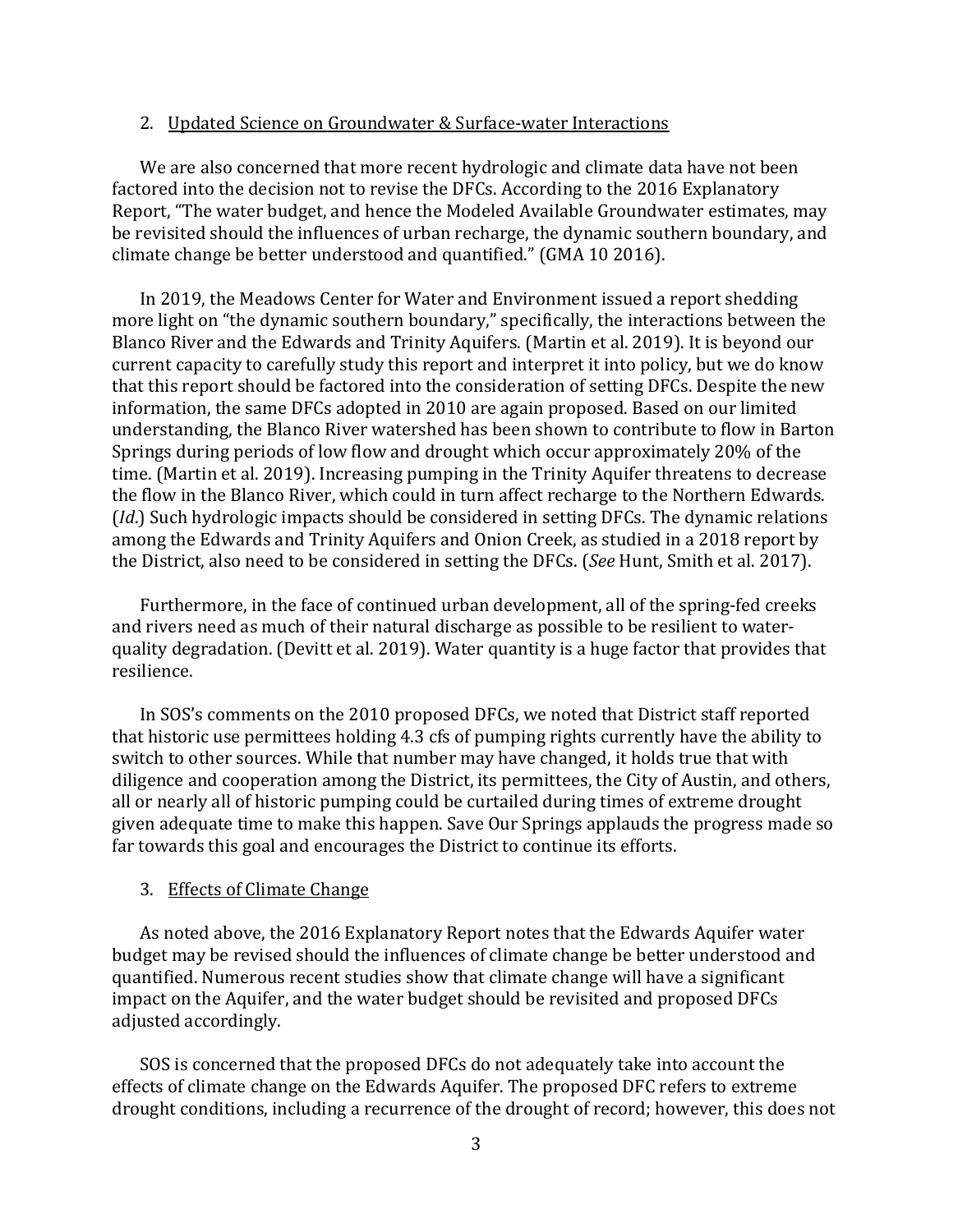factor in climate science showing that extreme drought will be longer and more frequent in the future. (*See, e.g.*, Hayhoe 2014). The drought of record may no longer be a suitable benchmark against which to measure the driest conditions possible.

Understanding and predicting drought is difficult, but scientists agree that central Texas will experience prolonged droughts more frequently in the near future. A 2014 report commissioned by the City of Austin found that "the science is certain that" Austin will see "more frequent drought conditions in summer due to hotter weather." (Hayhoe 2014). The Intergovernmental Panel on Climate Change (IPCC) concurs that climate change will result in the southwestern United States experiencing longer dry periods. (Collins et al. 2013).

While climate change will induce prolonged droughts throughout the American southwest, the Edwards Aquifer is particularly susceptible to such droughts because of its shallow depth and high karst permeability. A 2020 University of Texas-funded research article observed this and noted that the Edwards Aquifer is "one of the most vulnerable aquifers to climate change impacts in the United States." (Nielsen-Gammon et al. 2020). Indeed, a 2018 study from the National Climate Assessment specifically identified increased droughts and degradation of endangered species habitat as probable impacts of climate change on the Edwards Aquifer. (Kloesel et al. 2018).

As scientists and technology continue to better understand the effects of climate change, it is imperative that the District takes climate change into account. Only proactive measures can ensure the long-term viability of the Aquifer for the people and wildlife that depend on it.

Based on these key points, we recommend a DFC of: "during extreme drought conditions, including those as severe as a recurrence of the drought of record, springflow of Barton Springs shall be no less than 10 cubic feet per second averaged on a monthly basis through 2080."

#### **b. Trinity Aquifer**

The proposed DFC for the Trinity Aquifer is average regional well drawdown not exceeding 25 feet during average conditions (including exempt and non-exempt use). We urge the District to adopt a DFC of: "no (zero) regional well drawdown" to protect private wells, flows in surface water and the Edwards Aquifer, and endangered species recently discovered in Trinity springs.

First, there is uncertainty about the localized impacts of an average 25-foot drawdown that necessitates a more conservative approach to protect local well owners. There is also some concern that the proposed DFC does not differentiate between the lower and middle Trinity Aquifers. The Hill Country Alliance comments on these issues in more detail, and SOS hereby incorporates those comments by reference.

Second, it is not clear that the proposed DFC takes into account the effects of Trinity drawdown on the Edwards Aquifer. The District's own scientists, in collaboration with the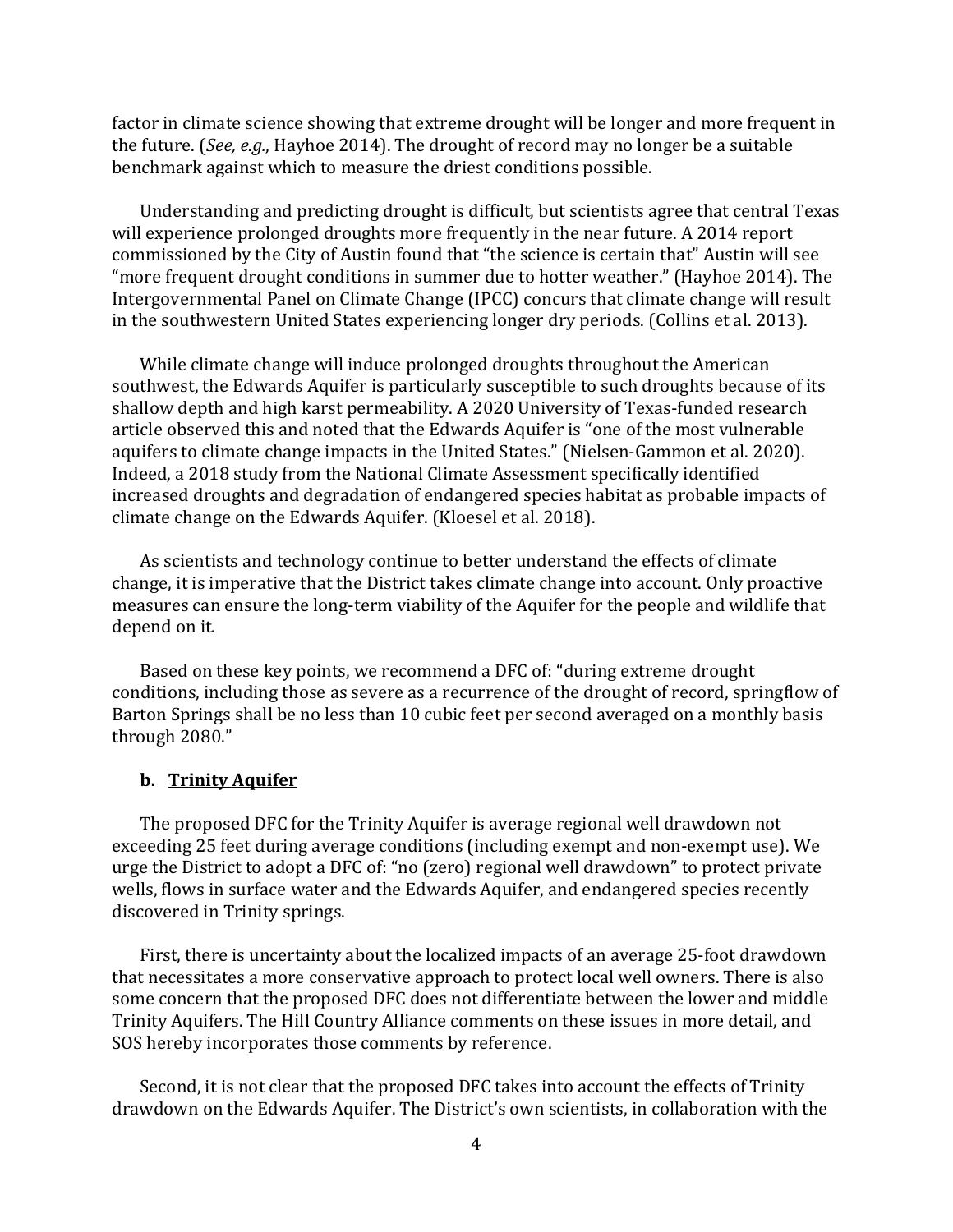Edwards Aquifer Authority and the City of Austin, have documented the connections between the Edwards and Trinity Aquifers. (Hunt, Smith et al. 2017). In addition to the Blanco River interactions discussed above, the Trinity Aquifer springs flow into Onion Creek, which then flows through the Edwards Aquifer Recharge Zone. (*Id*). Allowing drawdown of the Trinity Aquifer without considering how the Edwards is affected would not be responsible groundwater management.

In light of the Trinity-Edwards interactions as well as new salamander discoveries, the proposed DFC does not sufficiently take into account the ecological impacts of drawdown. In 2018, the City of Austin biologists published a report on new occurrences of the Barton Springs salamander at six spring sites in Hays County, including four spring sites along Onion Creek and one each on Bear and Little Bear Creeks.[4](#page-4-0) These salamanders currently receive no protection. Drawing down of wells affects springflow, which could in turn affect salamanders. We urge the District to adopt DFCs that will protect the endangered Barton Springs salamanders inhabiting Trinity springs by allowing no drawdown.

In summary, Save Our Springs would like to see science and stakeholder input play a more prominent role in establishing DFCs. Despite a proliferation of data generated since these DFCs were first adopted, the proposed DFCs have not changed. And despite the District complying with the minimum public comment procedures, only a few comments likely will be received.

#### **c. Improvements to the Public Commenting Process**

Finally, we offer some general advice to enhance public participation in this important process. First, we ask you to take a bit more time for this process. We recognize that you are pressured by the timeline set by the state. However, this is an extremely important action by the Board, and we are concerned that it has received so little input from other stakeholders and interested members of the public. The relevant statute requires a public comment period of "not less than 90 days," but does not prohibit longer public comment periods. *See* Tex. Water Code § 36.108(d-2)**.** Public participation is especially important given that, in the District's own words, "DFCs express local and regional 'policy' side of groundwater management."

We also believe there should be more media attention surrounding the public hearing and available public comment period. It is our understanding that no public comment was made orally at the June 10, 2021 hearing on DFCs for GMA 10, despite the option this round to present comments online. This is probably a result of both the inherent confusion of this still relatively new process and the very limited news coverage of your efforts. We encourage the District to contact media outlets and issue press releases to help the public understand the mechanics and importance of the DFC process.

<span id="page-4-0"></span><sup>4</sup> The four springs at which the Barton Springs salamander was newly discovered are Emerald Spring, Bello Spring, Pearly's Spring, and Ben McCulloch Spring. (Devitt & Nissen 2018).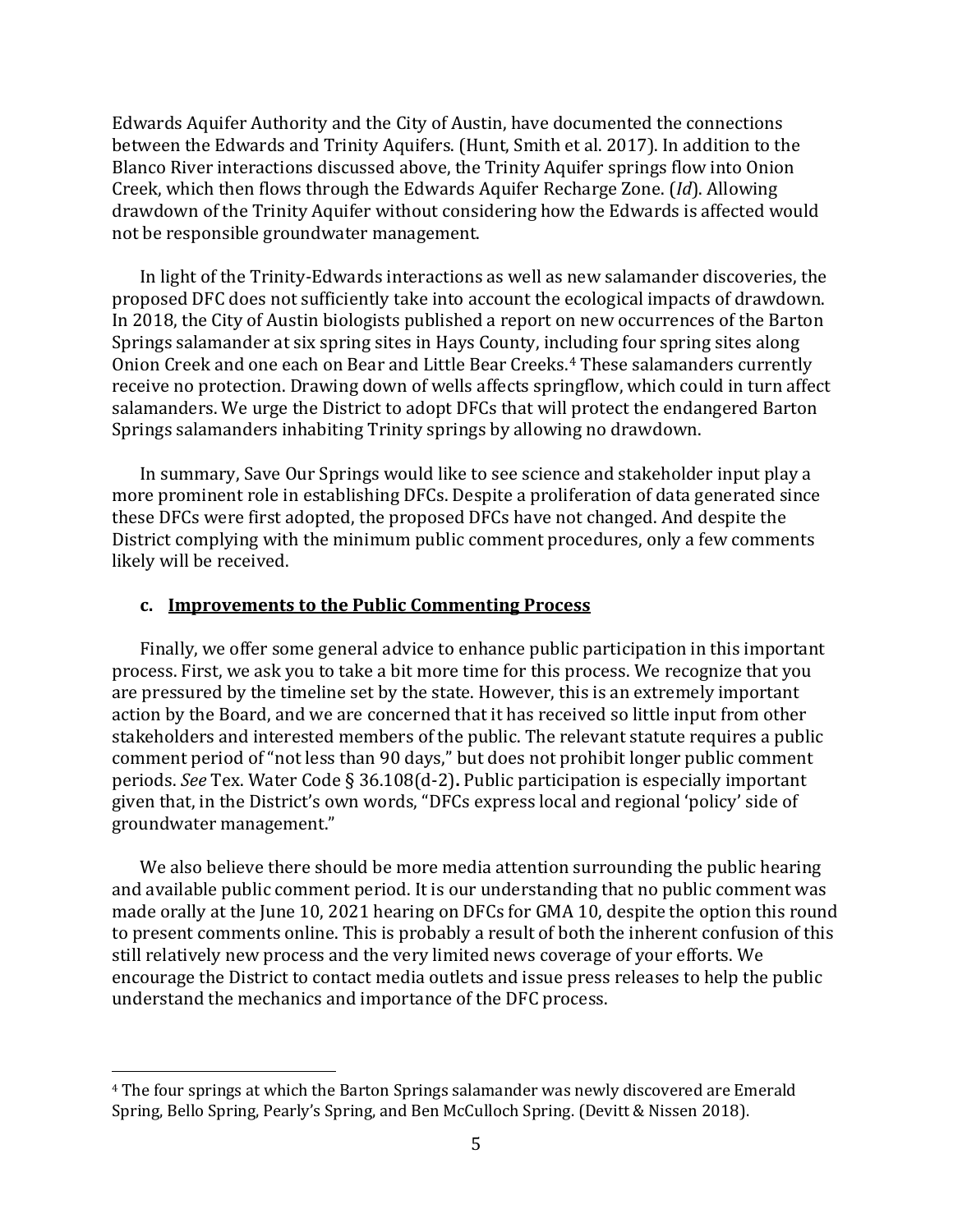Also, we appreciate the District's webpage dedicated to information about DFCs; however, we are concerned the public is not aware of this resource. For future public comment periods, we encourage the District to make this information more prominent, with a link to the site included on the Notice of Hearing.

Thank you for your consideration and for your service to our community.

Very best regards,

Kolzra

Kelly Davis Senior Staff Attorney

Save Our Springs Alliance 4701 West Gate Blvd. Austin, Texas 78745 (512) 477-2320, ext. 6 [kelly@sosalliance.org](mailto:kelly@sosalliance.org)

### **References:**

Collins, M. et al., *Chapter 12: Long-term Climate Change: Projections, Commitments and Irreversibility*, Fifth Assessment Report of the Intergovernmental Panel on Climate Change (2013).

Devitt, T.J. et al., *Species delimitation in endangered groundwater salamanders: Implications for aquifer management and biodiversity*, Proceedings of the National Academy of Sciences (Feb. 2019).

Devitt, T.J. & Nissen, B.D., *New occurrence records for* Eurycea sosorum *Chippindale, Price & Hillis 1993 (Caudata, Plethodontidae) in Travis and Hays counties*, *Texas, USA*, Check List 14(2): 297-301 (Mar. 2018).

Dries, L.A. & Colucci, L.A., *Variation in Abundance in the Barton Springs Salamander Associated with Flow Regime and Drought*, Herpetological Conservation and Biology 13(1): 302-316 (Apr. 2018).

GMA 10, *Explanatory Report for Proposed Desired Future Conditions of the Fresh Edwards (Balcones Fault Zone) Aquifer in Northern Subdivision* (2016).

Hayhoe, K., *Toward a Climate-Resilient Austin*, City of Austin Office of Sustainability (May 2014).